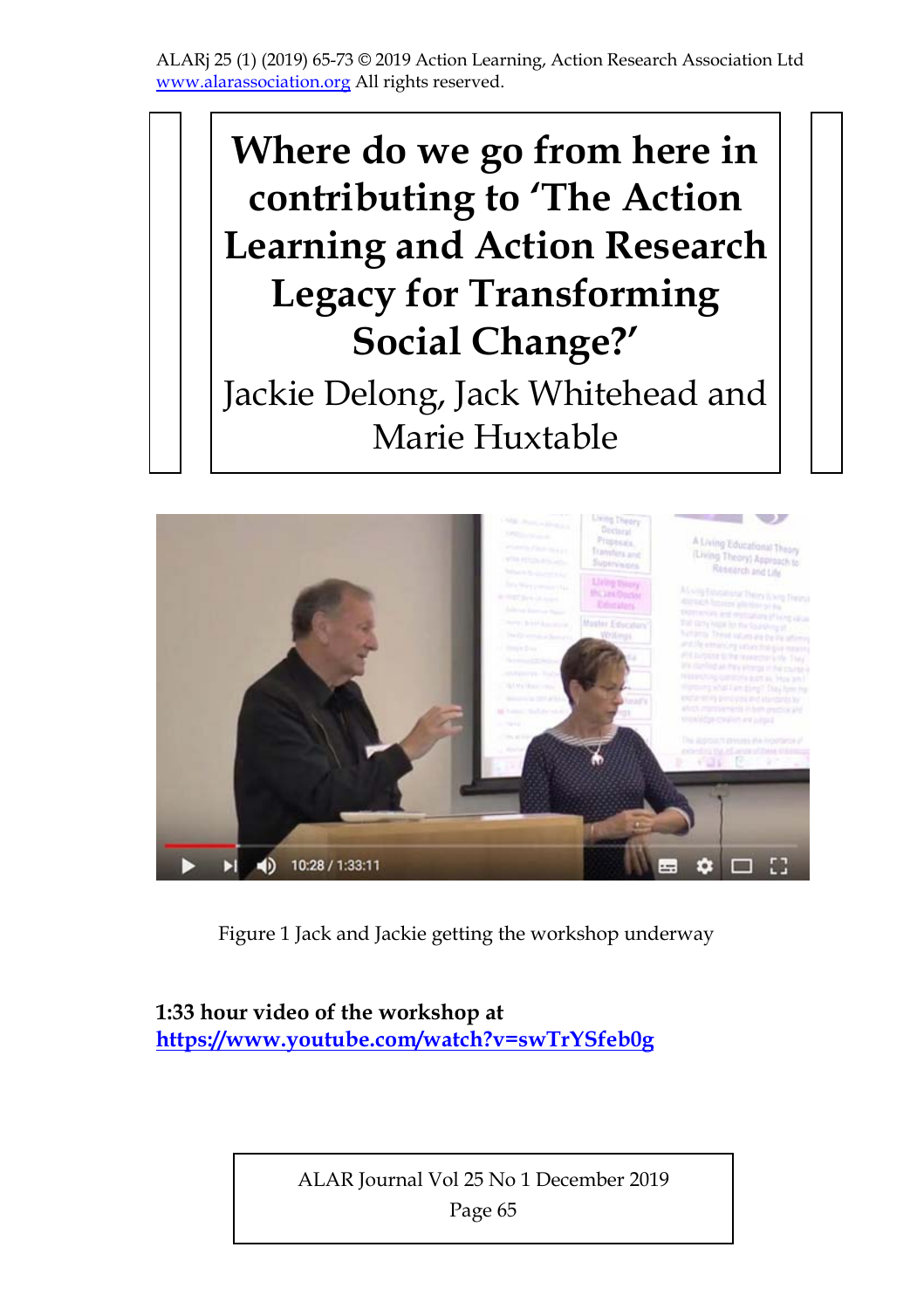#### **Abstract:**

*The workshop brought together researchers who are engaged in action learning/action research inquiries of the kind, 'How do I improve what I am doing and live, as fully as possible, my values that carry hope for the flourishing of humanity?' Participants comprised researchers physically present in the room, those present through SKYPE and those who have a virtual presence in the form of their living-posters at* 

*http://www.actionresearch.net/writings/posters/homepage020617. pdf* 

*This workshop focused on living-theory accounts created by educational practitioner researchers, including those engaging as AL/AR practitioners, which are contributing to a legacy for transforming social change. The living-theories used in the workshop included those accredited for doctoral degrees in different universities around the world.* 

*The workshop demonstrated the communicative power of multimedia narratives with digital visual data to clarify and communicate the meanings of embodied expressions of values that carry hope for the flourishing of humanity. Ideas, critically and creatively engaged with included current social theories such as de Sousa Santos' (2014) ideas on 'epistemicide'. These ideas were used to show how Western academic reasoning and epistemology can be understood and transcended in the generation of the livingeducational-theories of individuals, grounded in their experiences and contexts.* 

#### **Purpose of workshop:**

To contribute to the evolution of global, AR/AL research communities of practitioner-researchers, who are creating and sharing, as living-theories, their evidence-based explanations of educational influences in learning.

#### **What we hoped participants might learn:**

1. The meaning of a living-educational-theory and Living Theory research in AL/AR in learning where do we go from

ALAR Journal Vol 25 No 1 December 2019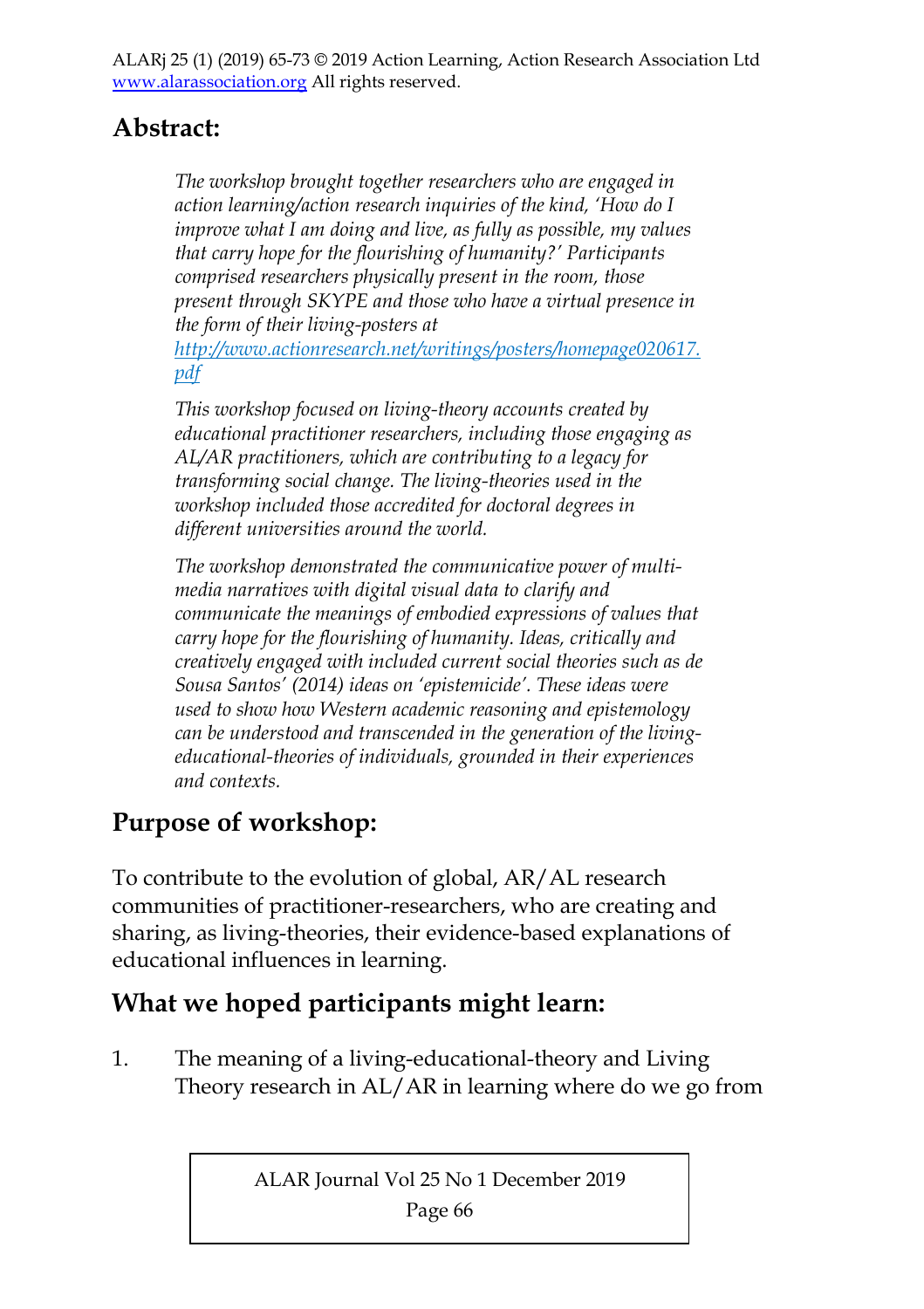here in contributing to '*The Action Learning and Action Research Legacy for Transforming Social Change?*

- 2. How to integrate digital visual data into an explanation of educational influence in learning
- 3. How to strengthen the validity of an explanation grounded in personal experience through the use of a validation group that uses the mutual rational control of critical discussion.
- 4. How to integrate insights from social theories and other disciplines in the generation and sharing of a livingeducational-theory.

### **Activities**

- 1. We introduced the idea that individuals can generate their living-educational-theories as explanations of their educational influences in their own learning, in the learning of others and in the learning of the social formations that influence their practice and understandings. Participants were also introduced to the resources they could access from http://www.actionresearch.net.
- 2. Participants then discussed in pairs their experiences and contexts in which they are seeking to live their relational and ontological values as fully as possible. These are the values which give their lives meaning and purpose.
- 3. Participants were then taken through a Living Theory research process in which they describe what they would like to improve, produce an action plan and explain the data they will need to collect to make an evidence-based judgement on their effectiveness.

Jackie introduced a process she has used to create her own living-theory:

I. Begin with values: What are the values that I hold that give meaning to my life? Write a story about

ALAR Journal Vol 25 No 1 December 2019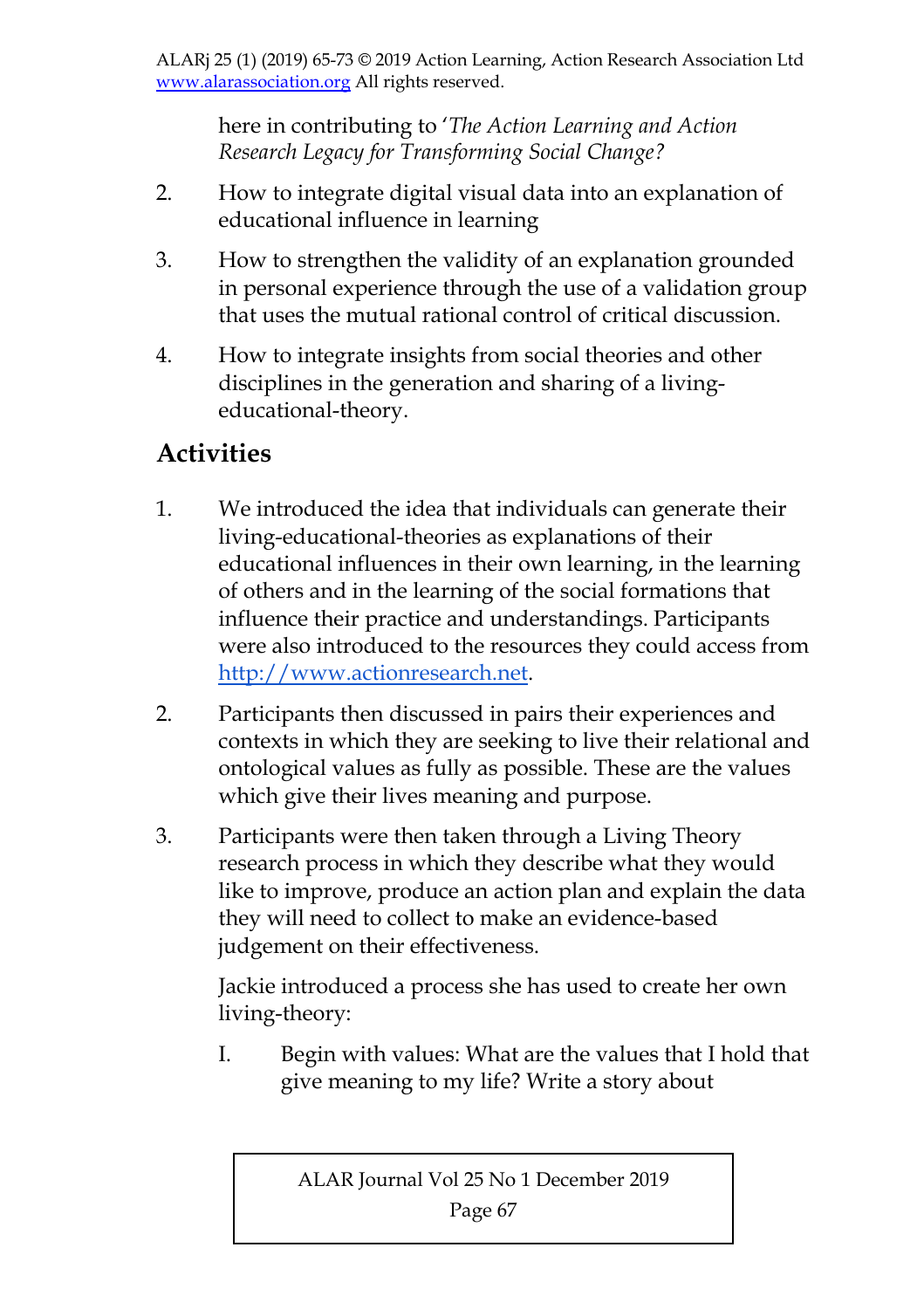something about which I care deeply: what are the values (a few core values) evident in the story?

- II. From the general, 'How can I improve my practice?' I move on to focus: What area of my practice would I like to improve? Select an area of my practice that is doable in the time and with the resources that I have.
- III. Begin to plan by imagining a way forward. What steps might I take to address the area for improvement?
- IV. What actions will I take in my plan to improve? How can I break down the steps into specific actions in a timeline?
- V. What means will I use to collect data to show improvement? What means of record-keeping will I use? Some options include: daily journal, videotaping, still photos, observation, meeting agendas/minutes.
- VI. Who will be my critical friend (s) and join me in a culture of inquiry? Who will give me critical, kindly and supportive responses to the writing of my research and claims to know?
- VII. How will I ensure that my actions are ethical? What permissions are needed to ensure that no harm is done, that credit is recognized and that relationships are maintained?
- VIII. What process will I use to analyze the data that I have collected? While some of this will emerge as I go along, what might be some approaches to seeing the learning/improvement in the data?
- IX. How have I used my values as explanatory principles to explain my influence on myself, on others and on social formations? How do I move from description to explanation to share the nature of my influence, recognizing that I am a 'living contradiction'?

ALAR Journal Vol 25 No 1 December 2019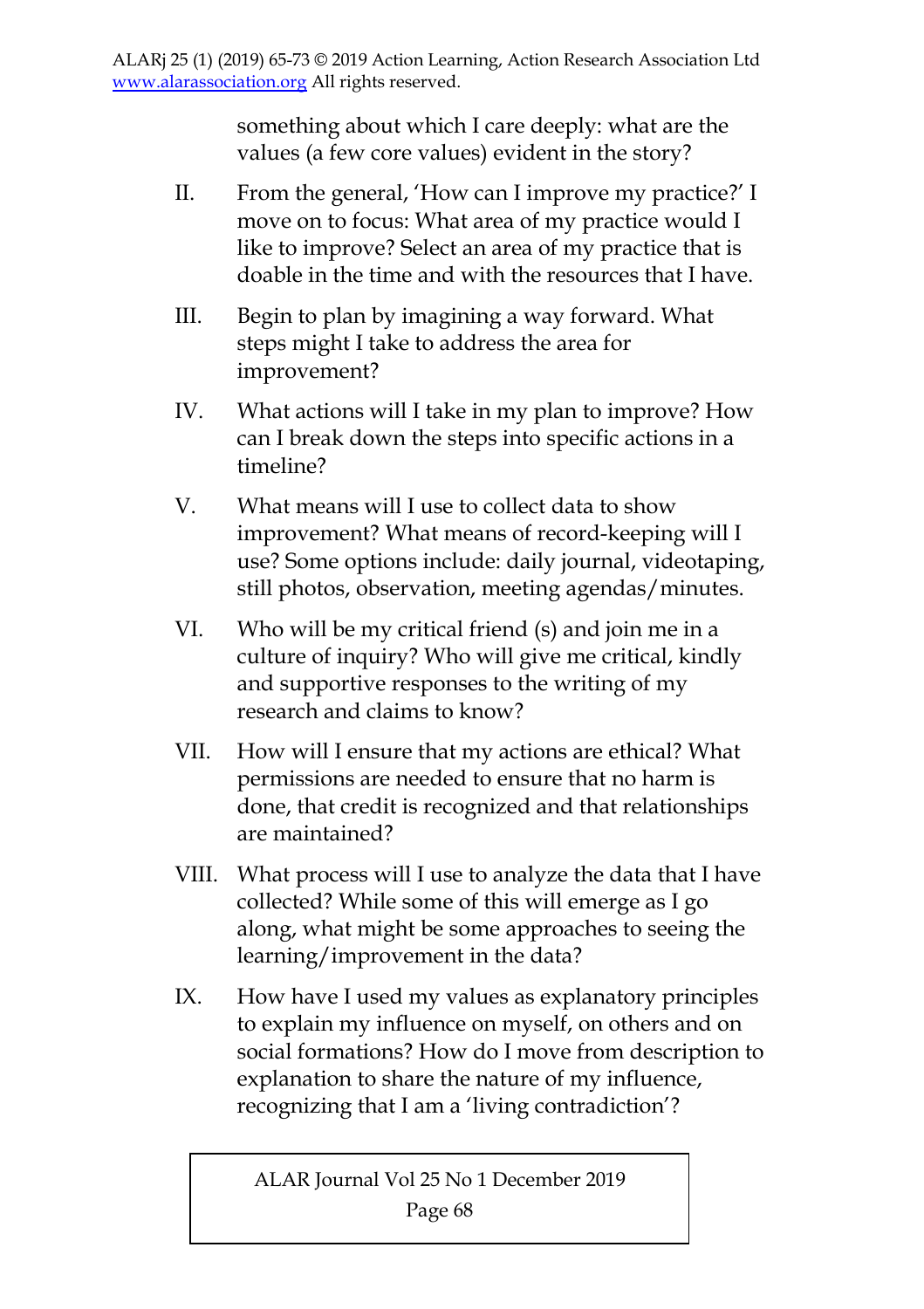- X. Once I have written up my embodied knowledge, who will be members of my validation group? How will I use Habermas' criteria of authenticity, comprehensibility, socio-historical context and truthfulness in my validation group to strengthen my account?
- XI. How will I be accountable for my claims to know in a public forum? Where will I share my account to hold myself accountable for my claims to know?
- 4. Virtual participants were brought into the workshop through their living-posters and living-theories in webbased resources and there was time to bring five into the workshop via SKYPE.



Figure 2a SKYPE participants feeling the pleasure when connection is made with the participants in Vermont.

From left to right:

Cathy Griffin and Krystam Damm from the Bluewater Action Research Network (BARN) in Canada:

http://www.actionresearch.net/writings/posters/barn020 617.pdf

ALAR Journal Vol 25 No 1 December 2019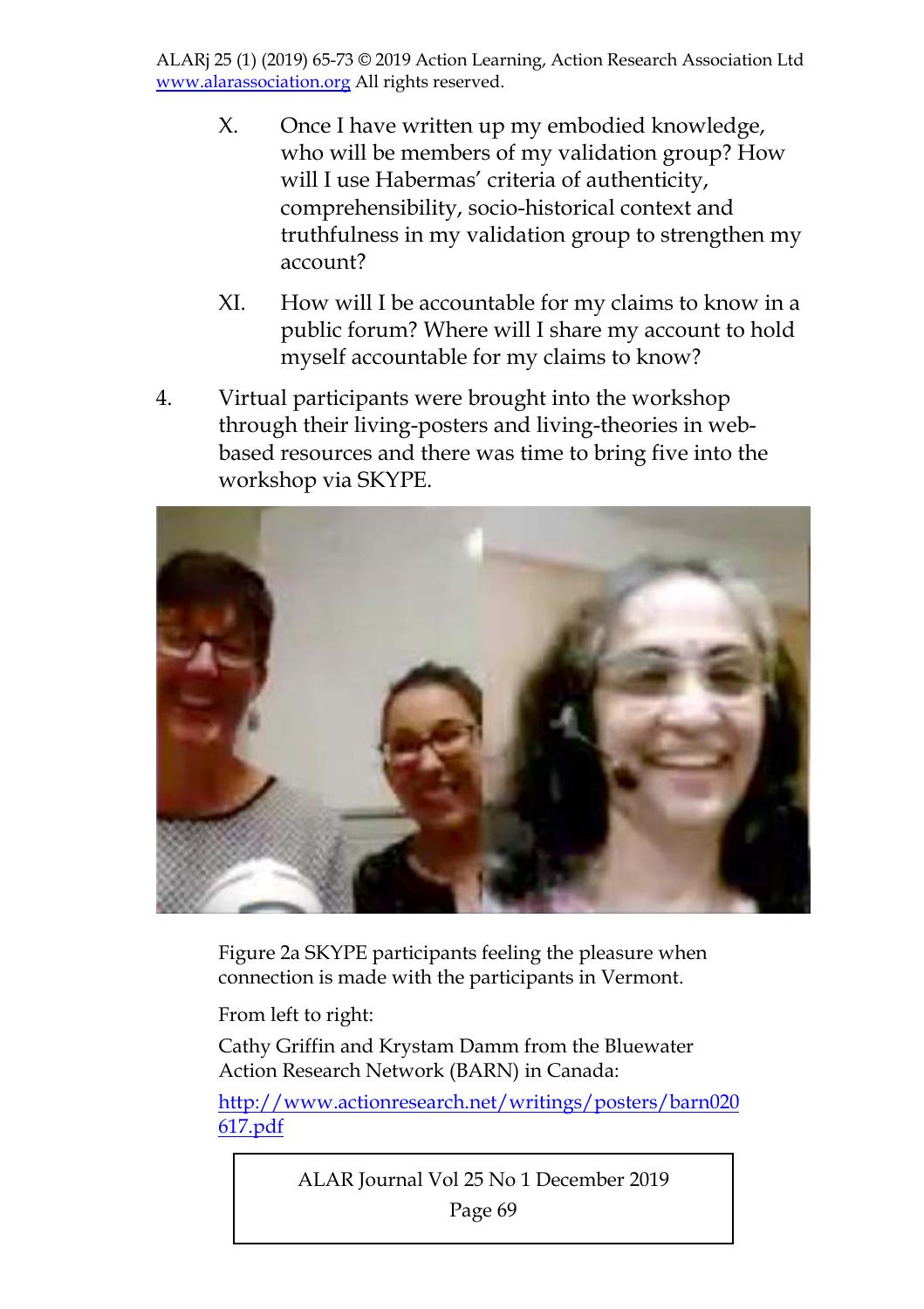Swaroop Rawal, in India:

http://www.actionresearch.net/writings/posters/swaroop 250518.pdf



Figure 2b SKYPE participants feeling the pleasure when connection is made with the participants in Vermont.

From left to right:

Bruce Damon in South Africa:

http://www.actionresearch.net/writings/posters/bruce250 518.pdf

Máirín Glenn in Ireland:

http://www.actionresearch.net/writings/posters/neari250 518.pdf

To help the SKYPE participants prepare, they were told that by the time they were brought into the workshop through SKYPE, Jack and Jackie would have:

ALAR Journal Vol 25 No 1 December 2019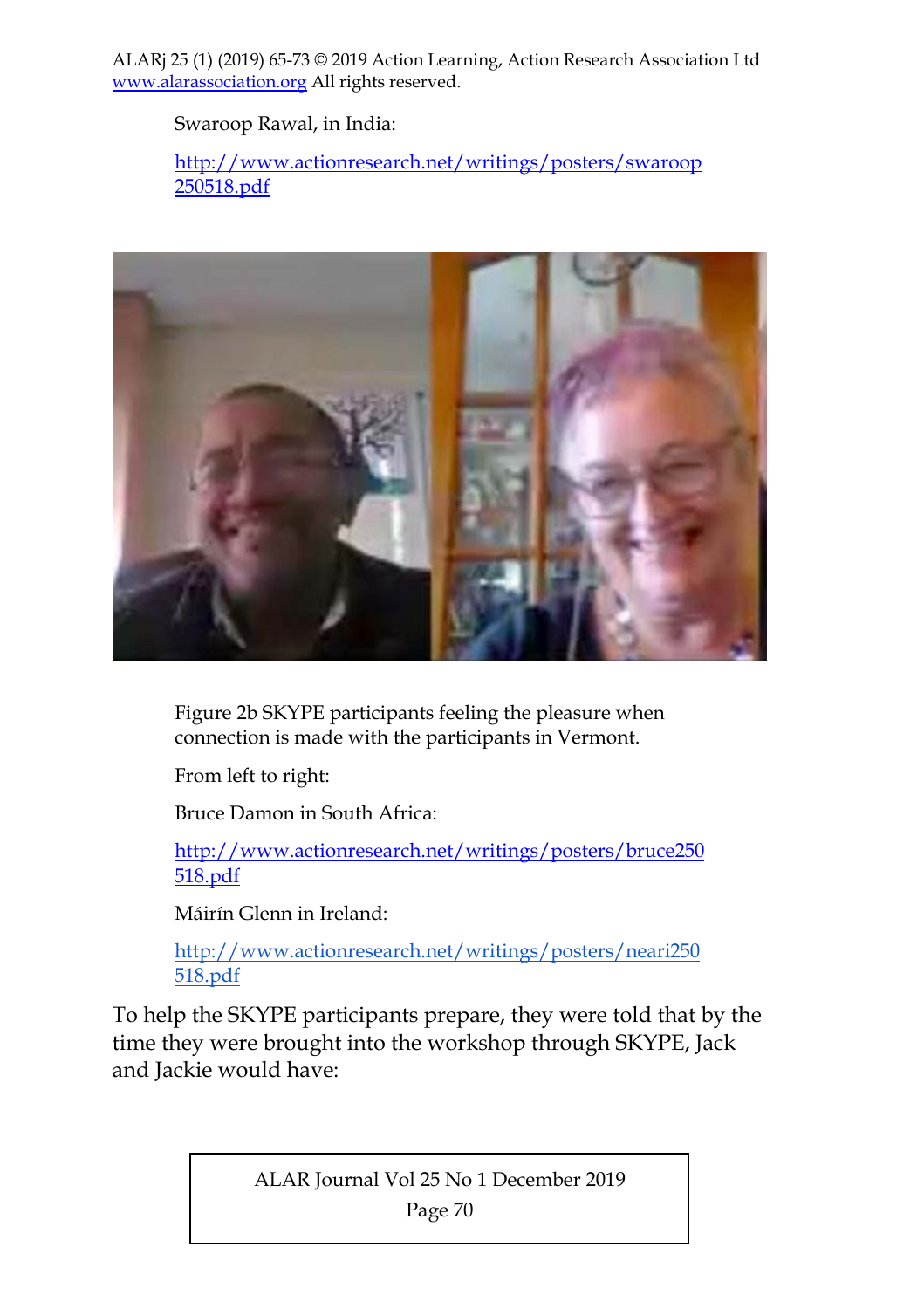1. Introduced the idea that individuals can generate their living-educational-theories as explanations of their educational influences in their own learning, in the learning of others and in the learning of the social formations that influence their practice and understandings.

Shown participants how to access resources http://www.actionresearch.net.

- 2. Given participants time to begin discussing in pairs their experiences and contexts in which they are seeking to live their relational and ontological values as fully as possible; the values they use to give their lives meaning and purpose.
- 3. Taken them through an action reflection cycle in which they describe what they would like to improve, produce an action plan, and explain the data they will need to collect to make an evidence-based judgement on their effectiveness.

The connection was then made between the SKYPE group and those in the room in Vermont. As time was so tight each person was asked to prepare a two minute introduction to themselves, their context and work and to give an example of the transformational influence their Living Theory research has had on their life, work and learning, that of others and the social formations locally/nationally/globally. The 14:54 minute video of the SKYPE contributions can be accessed from

https://www.youtube.com/watch?v=KrmAqRtMILY

Then the connection was broken and the participants in Vermont continued with Jack and Jackie to the last phase of the workshop:

**4.** The web-based resources at http://www.actionresearch.net were used to demonstrate the academic legitimacy of livingtheories in Universities around the world. We focused on Living Theory doctorates at

http://www.actionresearch.net/living/living.shtml to show how a multi-media narrative can carry the meanings

ALAR Journal Vol 25 No 1 December 2019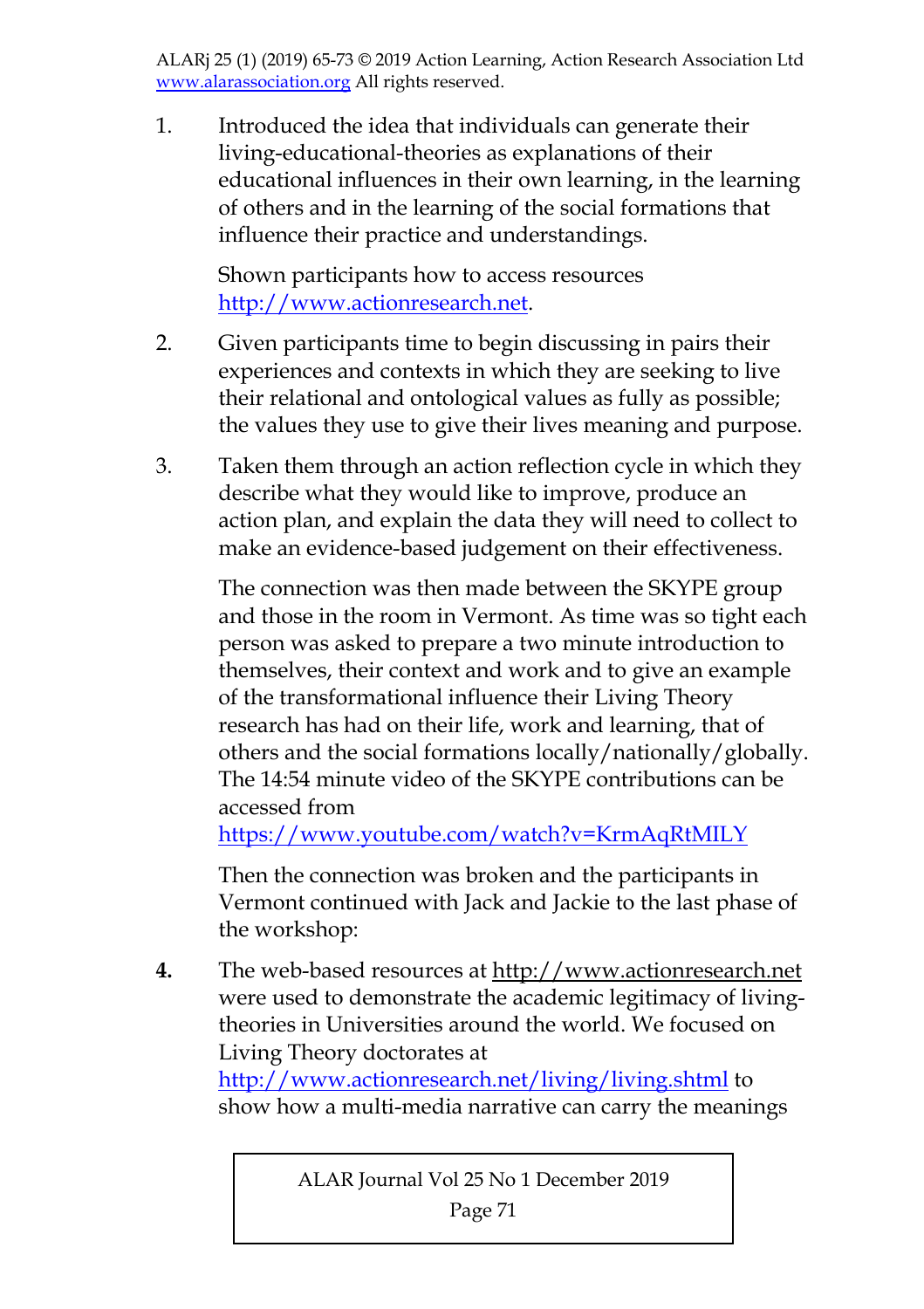of embodied values as explanatory principles in explanations of educational influences in learning.

The workshop concluded with an invitation to participants to contribute to the evolution of Living Theory research as a social movement by way of, for example, email connections, making public accounts of their living-theories as journal papers and sending their living-posters for adding to the community resource accessed from http://www.actionresearch.net/.

## **Biographies**

**Jackie Delong:** In my 38 work years, I was a professional educator, teaching at elementary, secondary, university levels, and an administrator of schools and school systems in Ontario, Canada. As a Superintendent of Education, I researched my practice and created my own living-educational-theory doctorate asking the question, 'How do I improve my practice as a superintendent of schools and create my own living-educational-theory?' (Delong, 2002).

Currently, my practice is volunteering my time and expertise as a mentor to others around the world who want to create their livingeducational-theories by "loving them into learning" (Campbell, 2011) in a "culture of inquiry" (Delong, 2013). In order to continuously improve my practice, I examine, study and write about those "loving educational relationships" and present at practitioner-researcher conferences. I see myself as a social activist, part of Living Theory research as a social movement (Whitehead, 2009) for social transformation for the flourishing of humanity and as a living global citizen (Potts, 2019).

**Jack Whitehead** is a Living Educational Theorist based in the UK. Previously at the University of Bath, he is now a Visiting Professor at the University of Cumbria, UK and at Ningxia Teachers University in Ningxia, China. He originated the idea that individuals could create their own explanations of their educational influences in their own learning, in the learning of others and in the learning of the social formations in which their

ALAR Journal Vol 25 No 1 December 2019